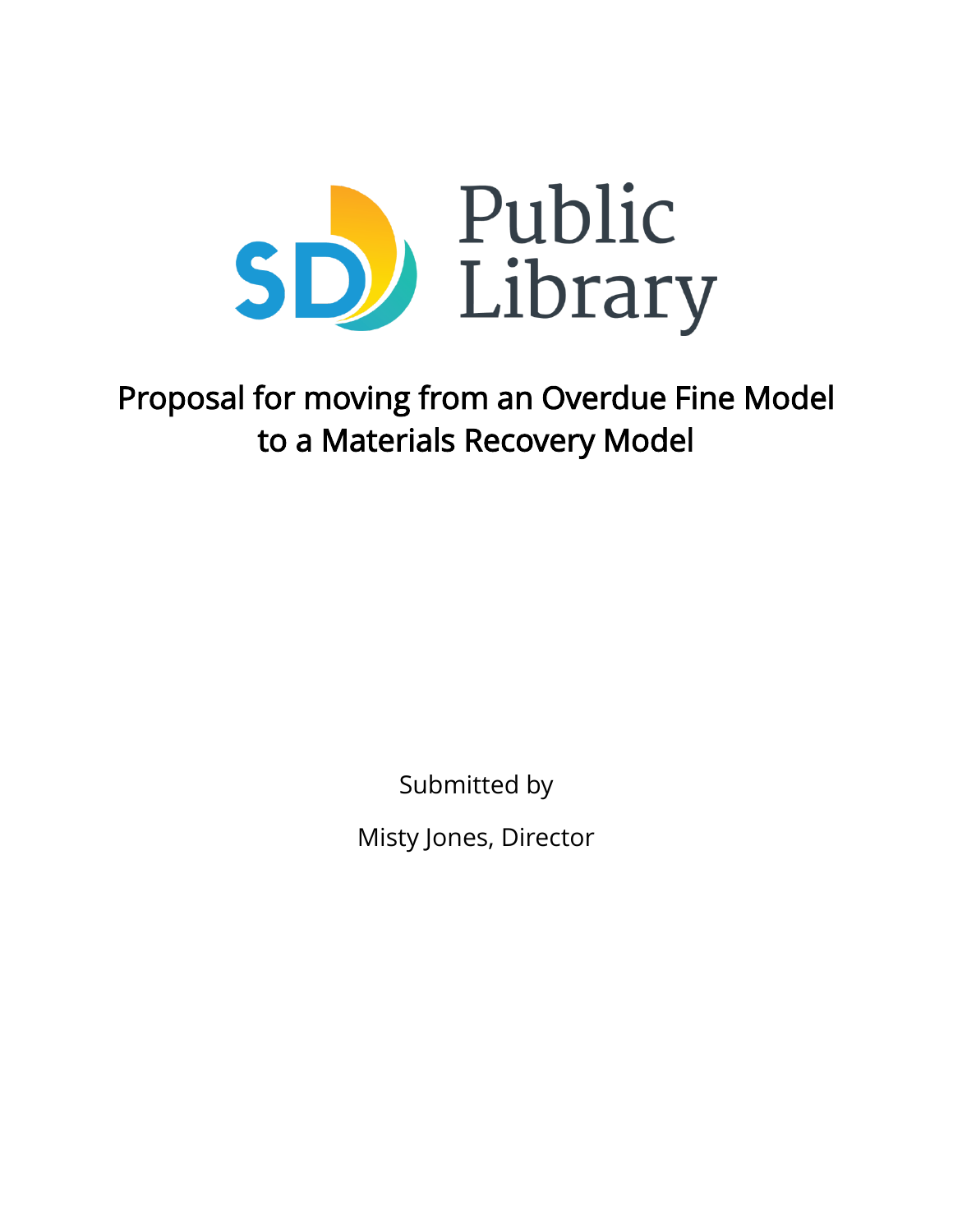#### Background

In 2016, the Library Department developed a Tactical Plan with a vision to be the place for opportunity, discovery and inspiration. Three of the four goals established in the plan are:

Broaden access to library resources

\_\_\_\_\_\_\_\_\_\_\_\_\_\_\_\_\_\_\_\_\_\_\_\_\_\_\_\_\_\_\_\_\_\_\_\_\_\_\_\_\_\_\_\_\_\_\_\_\_\_\_\_\_\_\_\_

- Be a model for innovative programs and services
- Establish a strong library presence within San Diego

Objectives call for developing an equitable approach to library services through reviewing procedures and processes to ensure a positive user experience and employing best practices for serving patrons of all abilities. To align current San Diego Public Library practices with the identified strategic goals and objectives, I suggest moving to a Materials Recovery Model and away from an Overdue Fines Model that penalizes patrons for not returning items on time.

# Analysis of Fees

According to Council Policy 100-05 Library overdue fines are Category III – Fees (Fines and Penalties. (Attachment 1)User fees that fall into this category are in most cases penalties, fines or deterrents to the public (library fines, penalties for uncollected money or public safety response for disturbances). Policy states user fees in Category III shall be reviewed annually relative to the reasonableness of the fee and the fiscal effect as it relates to deterrence. In reviewing the effectiveness of library fines as a deterrent, studies have shown that fines are not the best way to motivate patrons to return materials. Kathy Dulac of the Milton Public Library in the State of Vermont reported that after eliminating fines, more patrons returned items on time and stated they felt more welcome in the library. (Dixon 42) According to a Public Libraries Online article by Julia Pyatetsky, the Vernon Public Library in the State of Illinois recently eliminated adult overdue fines. They found that books and other library materials were returned, on average, eight (8) days earlier than before the policy shift. Additionally, the number of new cardholders increased 8.0 percent, and check-outs increased 1.0 percent within three (3) months. The Columbus Metropolitan Library eliminated all overdue fines in January 2017. The decision was made when the board realized that fines not only weren't encouraging the timely return of material but that fines were actively working against the library's very reason for existence. "We've shut off access to the library when one of our staunchest principles is trying to provide the widest access to materials that we can," the system's CEO, Patrick Losinski, said. "We just felt fines ultimately were counter to the overall purpose and vision of our library." (Graham, "Long Overdue")

# Service to Patrons

Fines are a consistent and negative theme in interactions with patrons. Often staff have uncomfortable interactions with patrons that are angry or upset over fines. These patrons leave the Library with a negative image and many times we lose not only that patron but the entire family. There have been many times when staff have heard stories of parents not allowing their children to check out books because they can't afford the fines or of children being afraid of the library because of the threat of fines. This is in direct conflict with the image we want to present and with the initiative of providing a positive user experience.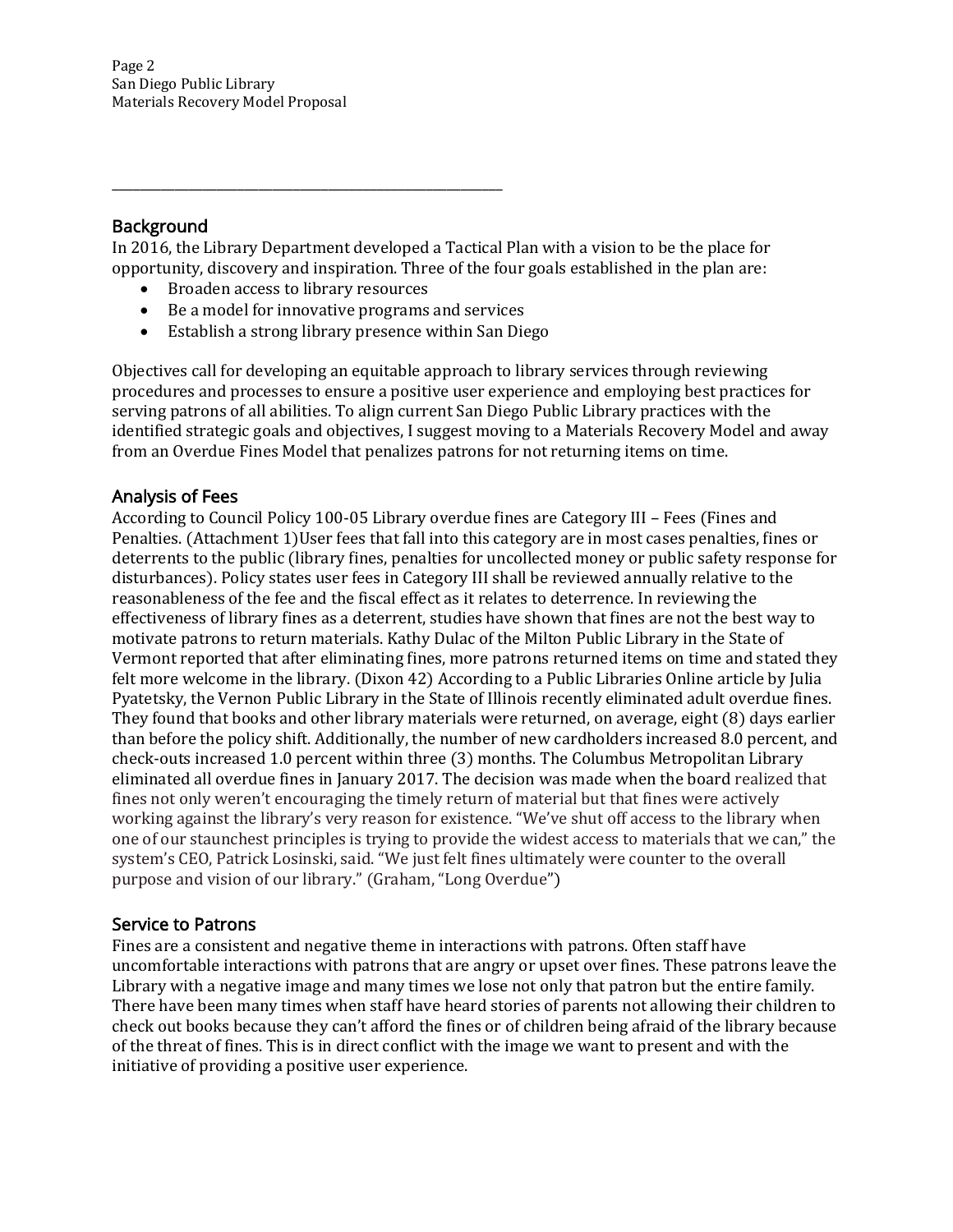Page 3 San Diego Public Library Materials Recovery Model Proposal

### Socioeconomic Impact

According to the US Census the median income for San Diego is \$66,116 with 15.4 percent of the population in poverty. In the San Diego region, 21.0percent of adults lack basic literacy skills (nces.ed.gov) and 60.0percent of children in economically disadvantaged areas do not meet standards in English Language Arts. (Kidsdata.org) An analysis of overdue fines by zip codes shows lower socioeconomic communities also owe the most in overdue fines. Many of our residents, the people we serve, are on limited incomes or living in poverty and the impact of library fines on their ability to use library services is real.



Table 1: Unpaid Overdue Fines by Zip Code (Attachment 2)

In "Save the Libraries!" Neuman and Celano explain, "it is important to understand that incurring library fines does not always, or even often, mean a disregard for library materials or disrespect for other library patrons." There are many conditions such as lack of education, physical or mental disabilities, chronic unemployment or debilitating disease that can affect a person's ability to return library materials on time and accumulating fines that can be impossible to pay off with a limited income. (2004, p.83) This accumulation of any fines from overdue materials often leads to people no longer using the Library. Once a patron reaches a \$10.00 threshold on fines, they are blocked from library services. Analysis of fines shows that the majority of patrons with blocked accounts are in underserved communities.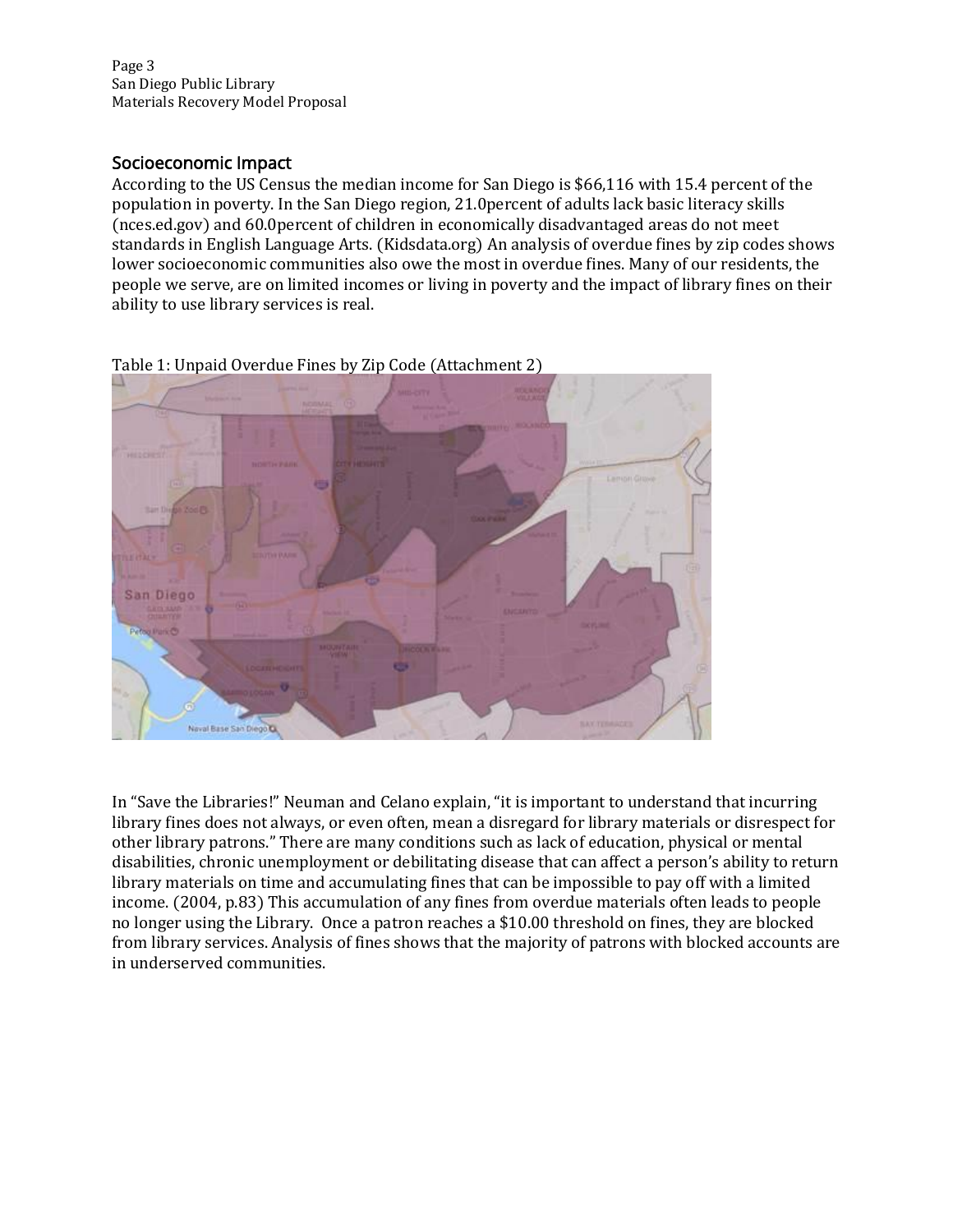

In fact, nearly 23% of patrons have lost access to the Library due to fines with neighborhoods like Logan Heights and Mountain View/ Beckwourth showing nearly 40% of their patrons with blocked accounts. If fines were eliminated, 128,032 more patrons would have access to our materials, 13,268 of which are children or teens. (Attachment 3) Eliminating overdue fines will eliminate a barrier to library services for those that need the library the most. Furthermore, it would be in line with the American Library Association's Policy Statement on Library Services to the Poor that promotes "the removal of all barriers to library and information services, particularly fees and overdue charges." (ala.org)

# Financial Impact

Historically, the average amount of overdue fines collected every year is approximately \$675K. This accounts for 0.05percent of General Fund revenue and 1.25percent of the Library's operating budget. Upon analysis, it actually costs the Library and City more in staff time and resources to collect overdue fines. Between 2014 and 2016, there was an average of 399,386 overdue fines paid in person. If each payment took one (1) minute, this would equate to 6,656 hours. Each library location must do a daily deposit that takes a staff member approximately 30 minutes with an additional 10 minutes for a second person to verify for a total of 8,034 hours. Additionally, there is one (1) Account Clerk in the Library's business office who spends all of their time preparing daily deposit uploads and another Account Clerk who spends half of their time reconciling and preparing bank and upload corrections. Using the Fiscal Year 2017 average hourly salary rate of a Library Clerk at \$18.20/hour, the calculated cost of collecting overdue fines is \$267,366per year in direct costs. Adding the business office staff costs of \$61,417, this brings the total to approximately \$328,783 without fringe and indirect costs as well as supplies which would bring the total to \$1,054,576. (Attachment 4) This is a conservative estimate as often the staff member collecting fines is of a higher classification than Library Clerk and the amount of time spent per transaction can be far more than the estimated one minute. Furthermore, the Library has nowoffers automatic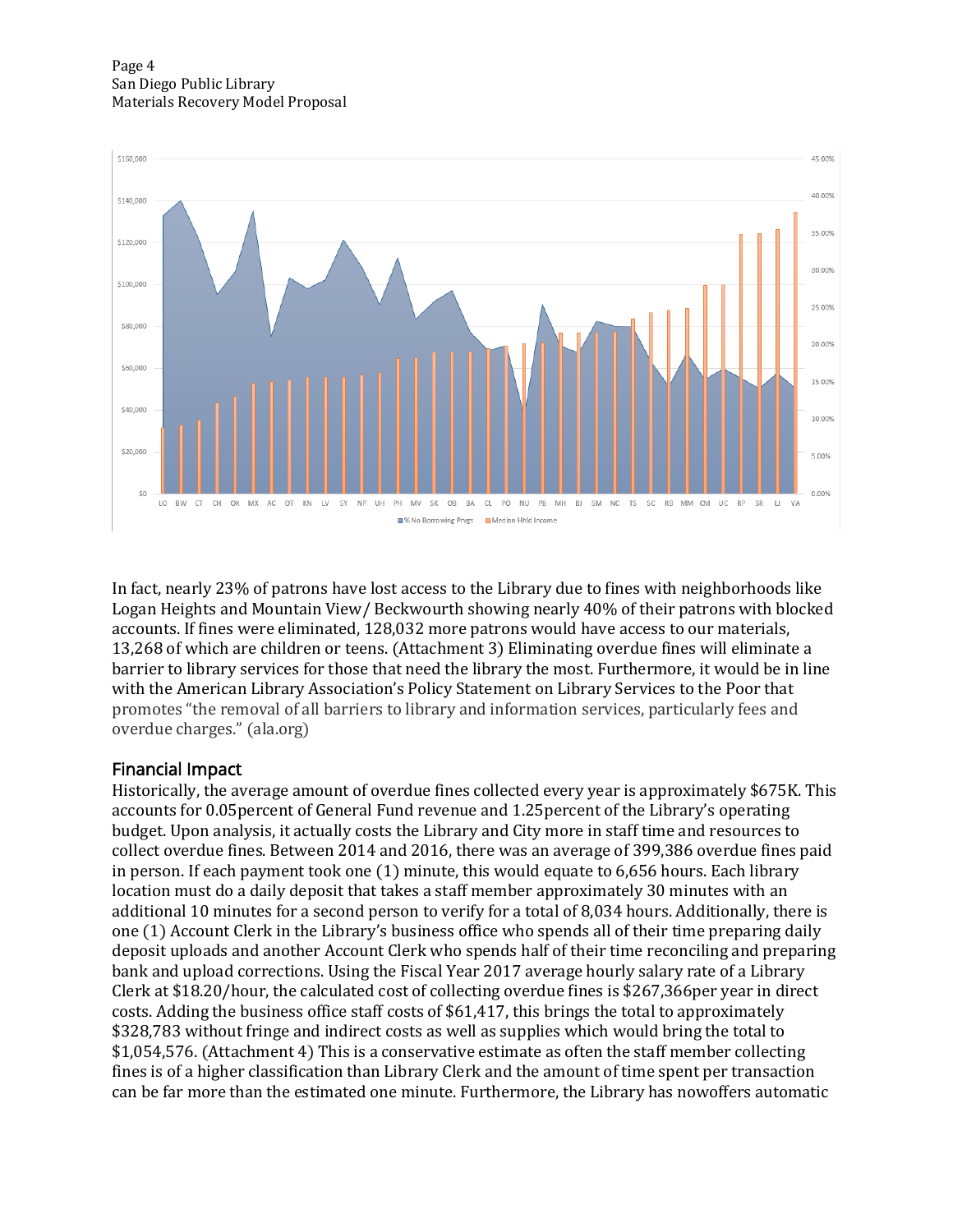Page 5 San Diego Public Library Materials Recovery Model Proposal

renewal which will result in the average amount of fines collected yearly to decrease significantly to approximately \$300K. From a strict cost recovery perspective, the cost of collecting fines far surpasses the amount collected.

The collection of overdue fines also impacts other City departments such as Purchasing & Contracting/Logistics Division and the Office of the City Treasurer.

#### Recommended Policy Changes

The ultimate goals for the San Diego Public Library are to eliminate barriers to usage for all patrons, increase access to materials, increase circulation of materials and recover materials. In order to achieve these goals I recommend several policy changes that would fall in line with a Materials Recovery Model.

- 1) The day after items are due after last eligible renewal (Day 22), the patron's card is blocked and they must return items or replace them in order to access library services. If patron does not return within an additional 30 days overdue (Day 52) they will receive a bill for the total amount of items still checked out. Patrons have 30 days from this time to return or replace items before being referred to the Office of the City Treasurer. At 60 days overdue (Day 82), the account will be referred to the Office of the City Treasurer. Once account is referred (Day 82), the patrons no longer have an option to return the items. They must pay the replacement cost of the materials and all other associated Treasurer fees.
- 2) The renewal limit is 5 (five) and eligible items are automatically renewed. This will allow ample time (165 days) to return or replace an item before the account is referred to the Office of the City Treasurer, thus staying with the goal of recovering items rather than penalizing patrons.
- 3) Replacement costs must be paid online or at the self-check kiosk by credit or debit card. Cash and checks will only be accepted at designated branches with the ultimate goal of going cashless. The acceptance of cash creates the greatest financial impact in regards to staff time and supplies. By only accepting credit or debit for replacement costs, the Library will still realize the cost savings associated with the elimination of overdue fines.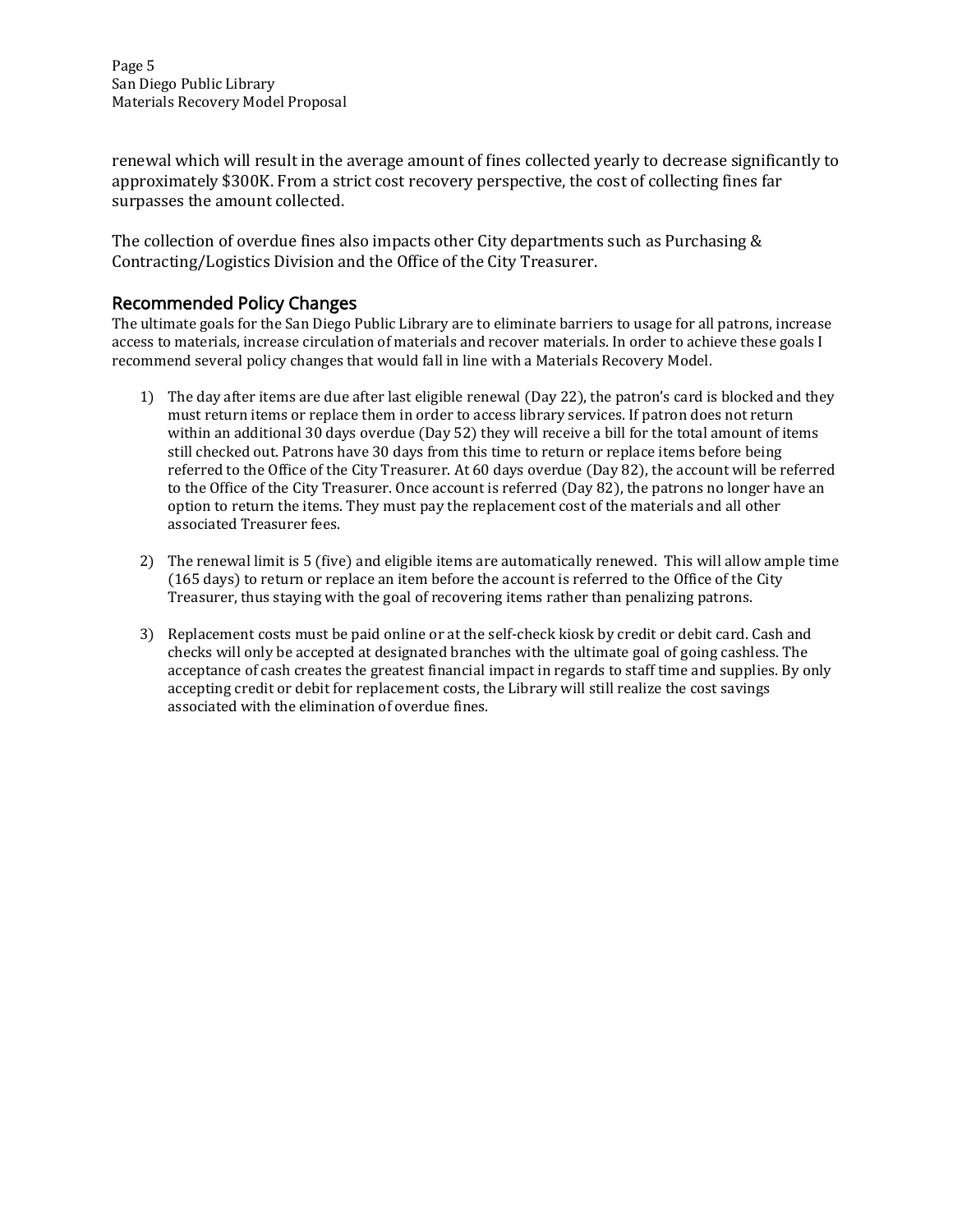Page 6 San Diego Public Library Materials Recovery Model Proposal

#### Works Cited:

"Extending Our Reach: Reducing Homelessness Through Library Engagement", American Library Association, October 8, 2012. [http://www.ala.org/offices/extending-our-reach-reducing](http://www.ala.org/offices/extending-our-reach-reducing-homelessness-through-library-engagement-7)[homelessness-through-library-engagement-7.](http://www.ala.org/offices/extending-our-reach-reducing-homelessness-through-library-engagement-7) Accessed 7 June 2017

Dixon, Jennifer A. "Doing Fine(s)?" Library Journal, 1 April 2017, pp. 40-44

Graham, Ruth. "Long Overdue: Why public libraries are finally eliminating the late-return fine" Slate, 6 Feb 2017,

[http://www.slate.com/articles/arts/culturebox/2017/02/librarians\\_are\\_realizing\\_that\\_overdue\\_fi](http://www.slate.com/articles/arts/culturebox/2017/02/librarians_are_realizing_that_overdue_fines_undercut_libraries_missions.html) [nes\\_undercut\\_libraries\\_missions.html.](http://www.slate.com/articles/arts/culturebox/2017/02/librarians_are_realizing_that_overdue_fines_undercut_libraries_missions.html) Accessed 8 June 2017

Indirect estimate of percent lacking Basic prose literacy skills and corresponding credible intervals in San Diego County: California 2003. National Center for Education Statistics. <https://nces.ed.gov/naal/estimates/StateEstimates.aspx> Accessed 15 June 2017.

Neuman, S. B. & Celano, D. "Save the libraries!" *Educational Leadership*, volume 61 no 6, March 2004, p 82-85.

Pyatetsky, Julia. "The end of overdue fines?" Public Libraries Online, 15 November 2015 [http://publiclibrariesonline.org//the-end-of-overdue-fines/.](http://publiclibrariesonline.org/the-end-of-overdue-fines/) Accessed 26 May 2017